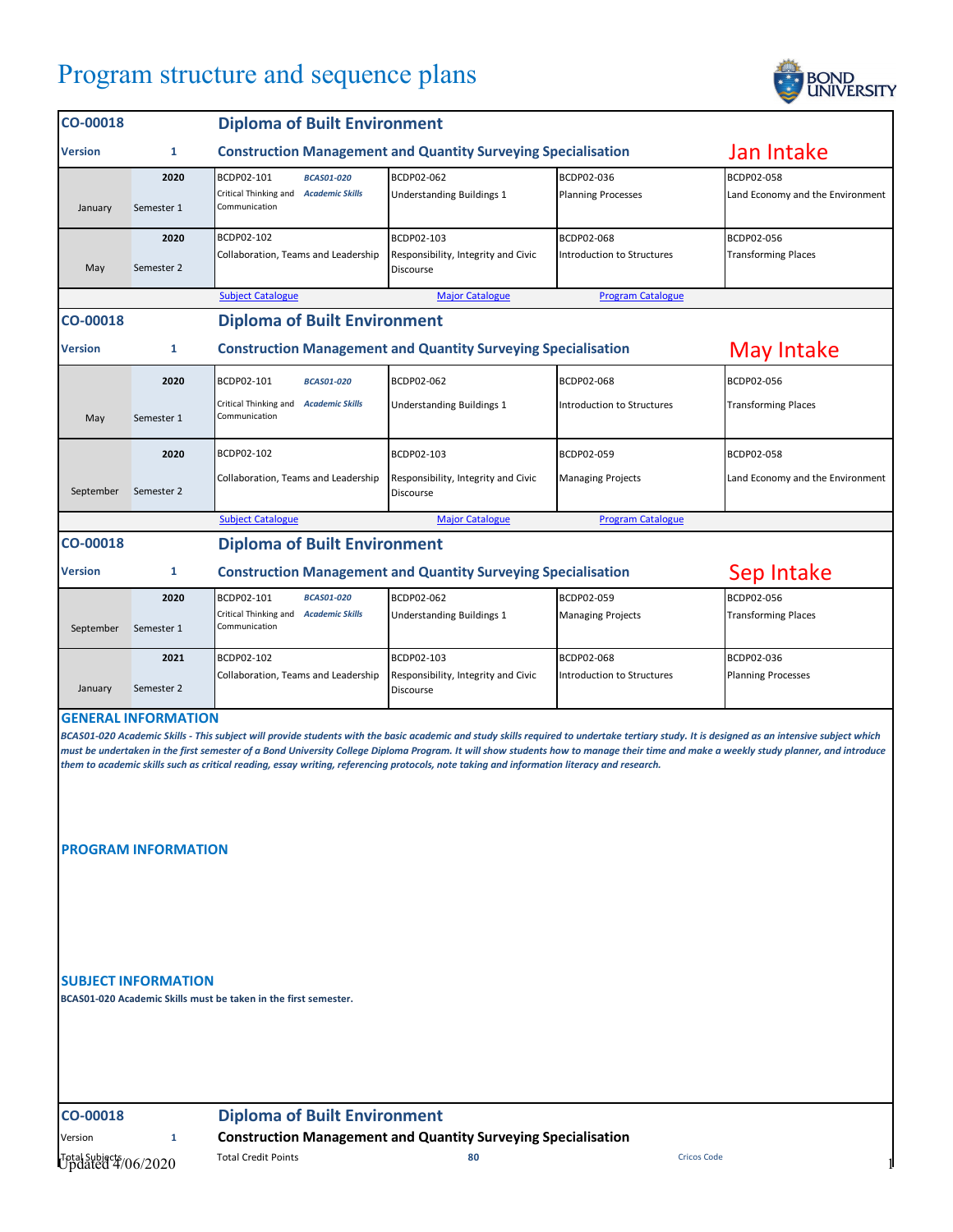## Program structure and sequence plans



## **Structure 9 BUC Required Subjects**

**Assumed knowledge is the minimum level of knowledge of a subject area that students are assumed to have acquired through previous study. It is the responsibility of students to ensure they meet the assumed knowledge expectations of a specified subject. Students who do not possess this prior knowledge are strongly recommended against enrolling and do so at their own risk. No concessions will be made for students' lack of prior knowledge.**

| <b>Available</b>                                   | Code       | <b>Title</b>                                  | <b>Assumed Knowledge</b> |  |  |  |  |  |
|----------------------------------------------------|------------|-----------------------------------------------|--------------------------|--|--|--|--|--|
| You must complete the following required subjects: |            |                                               |                          |  |  |  |  |  |
| J/M                                                | BCAS01-020 | Academic Skills                               |                          |  |  |  |  |  |
| J/M/S                                              | BCDP02-101 | Critical Thinking and Communication           |                          |  |  |  |  |  |
| J/M/S                                              | BCDP02-102 | Collaboration, Teams and Leadership           | BCDP02-101 or CORE11-001 |  |  |  |  |  |
| J/M/S                                              | BCDP02-103 | Responsibility, Integrity and Civic Discourse |                          |  |  |  |  |  |
| J/M                                                | BCDP02-062 | Understanding Buildings 1                     |                          |  |  |  |  |  |
| J/M                                                | BCDP02-068 | Introduction to Structures                    |                          |  |  |  |  |  |
| J/M                                                | BCDP02-036 | <b>Planning Processes</b>                     |                          |  |  |  |  |  |
| M                                                  | BCDP02-056 | <b>Transforming Places</b>                    |                          |  |  |  |  |  |
| J/M                                                | BCDP02-058 | Land Economy and the Environment              |                          |  |  |  |  |  |
| u                                                  | BCDP02-059 | <b>Managing Projects</b>                      |                          |  |  |  |  |  |